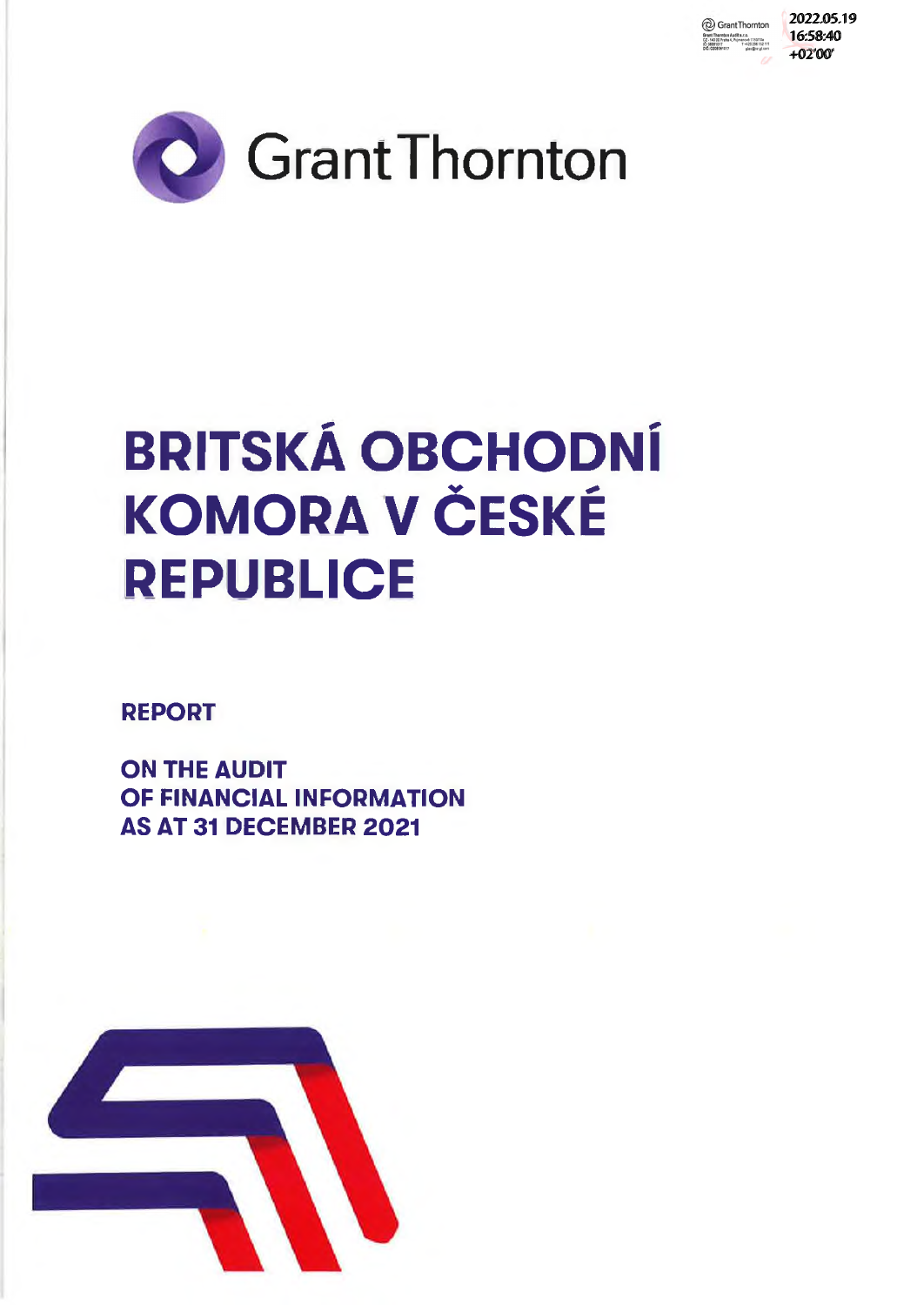# **CONTENTS**

- **Independent Audltor's Report**  $\bullet$
- **Balance Sheet as at 31.12.2021**  $\qquad \qquad \bullet$
- **Income Statement far the period 01.01.2021 - 31.12.2021**  $\bullet$
- $\qquad \qquad \bullet$ **Cash Flow Statement for the 01.01.2021 - 31.12.2021**
- $\bullet$ **Notes to the Financial Information**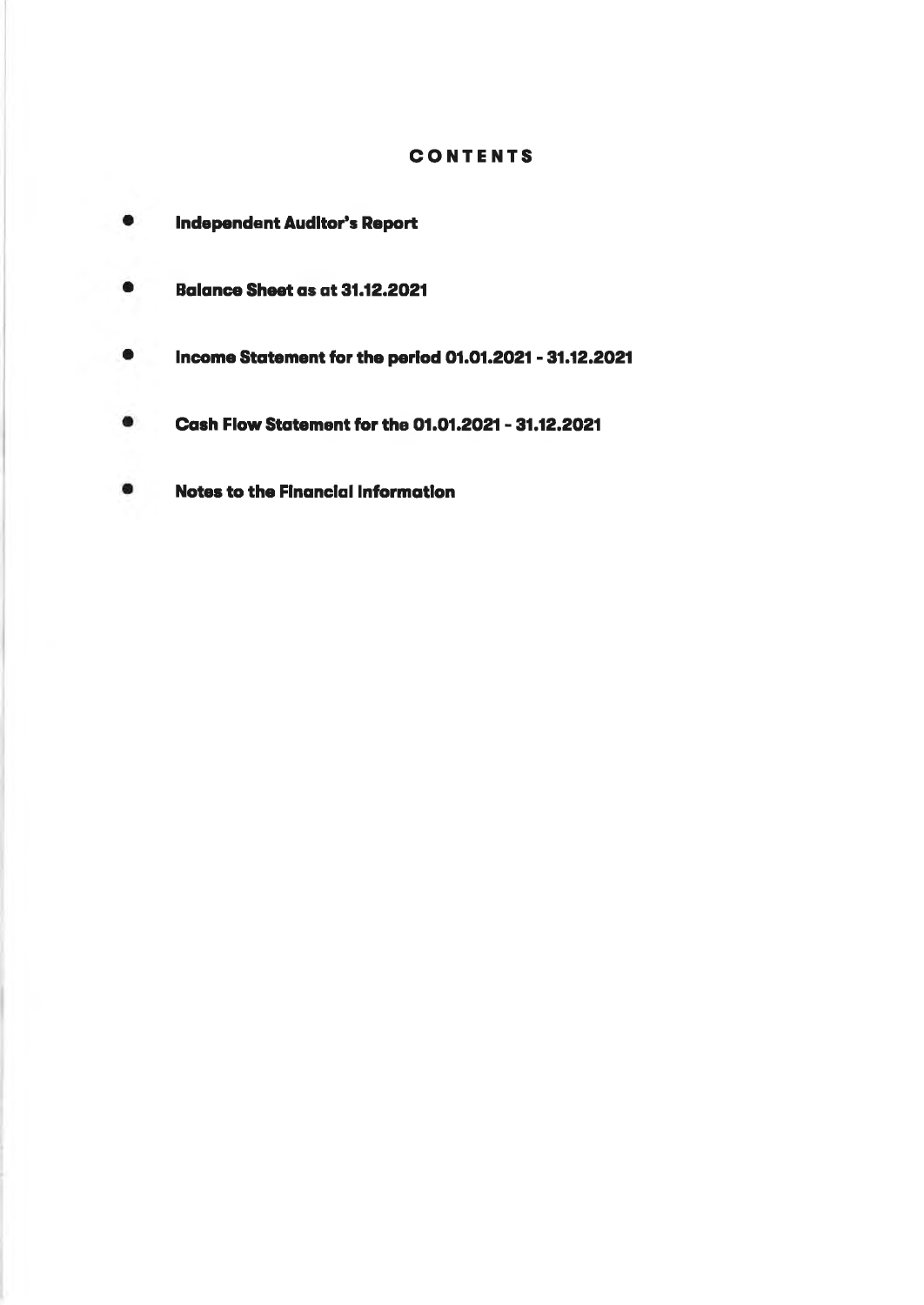# **INDEPENDENT AUDITOR'S REPORT**

To the Board of Directors of

# **Britská obchodní komora v eská republice**

# **Registered Address: Václavské nám stí 832/19, Nové M sto, 110 00 Praha <sup>1</sup> Company Identification Number (I ): 256 05127**

# **Auditor\*s Oplnlon**

We have audited the accompanying financial information of Britská obchodní komora v České republice (hereinafter also the "Company") prepared in accordance with International Financial Reporting Standards, showing net assets total of 2.955 thds. CZK and a loss of 1.124 thds. CZK. These financial information comprise the balance sheet as at <sup>31</sup> December 2021, and the income statement, and statement of cash flows for the year then ended, and notes to the financial information, including a summary of significant accounting policies and other explanatory information.

**In our oplnlon, the financial Information glve a true and fair vlew of the financial posltlon of the Company as at 31 December 2021 and of Its financial performance and Its cash flows for the year then ended In accordance wlth International Financial Reporting Standards.**

# **Basis for Oplnlon**

We conducted our audit in accordance with the Act on Auditors, and Auditing Standards of the Chamber of Auditors of the Czech Republic, which are International Standards on Auditing (ISAs), as amended by the related application clauses. Our responsibilities under these laws and regulations are further described in the Audítor's *Responsibilities for* the Audit *of the Financial Information* section of our report. We are independent of the Company in accordance with the Act on Auditors and the Code of Ethics adopted by the Chamber of Auditors of the Czech Republic and we have fulfilled our ethical responsibilities in accordance with these requirements. We believe that the audit evidence we have obtained is sufficient and appropriate to provide a basis for our opinion.

# **Responsibilities of the Company\*s Board of Directors (hereinafter also "Company's statutory body") for the Financial Information**

Company's statutory body is responsible for the preparation and fair presentation of the financial information in accordance with International Financial Reporting Standards and for such internal control as the statutory body determines is necessary to enable the preparation of financial information that are free from materiál misstatement, whether due to fraud or error.

In preparing the financial information, the Company's statutory body is responsible for assessing the Company'<sup>s</sup> ability to continue as a going concern, disclosing in the notes to the financial information, as applicable, matters related to going concern and using the going concern basis of accounting unless the Company'<sup>s</sup> statutory body either intends to liquidate the Company or to cease operations, or has no realistic alternative but to do so.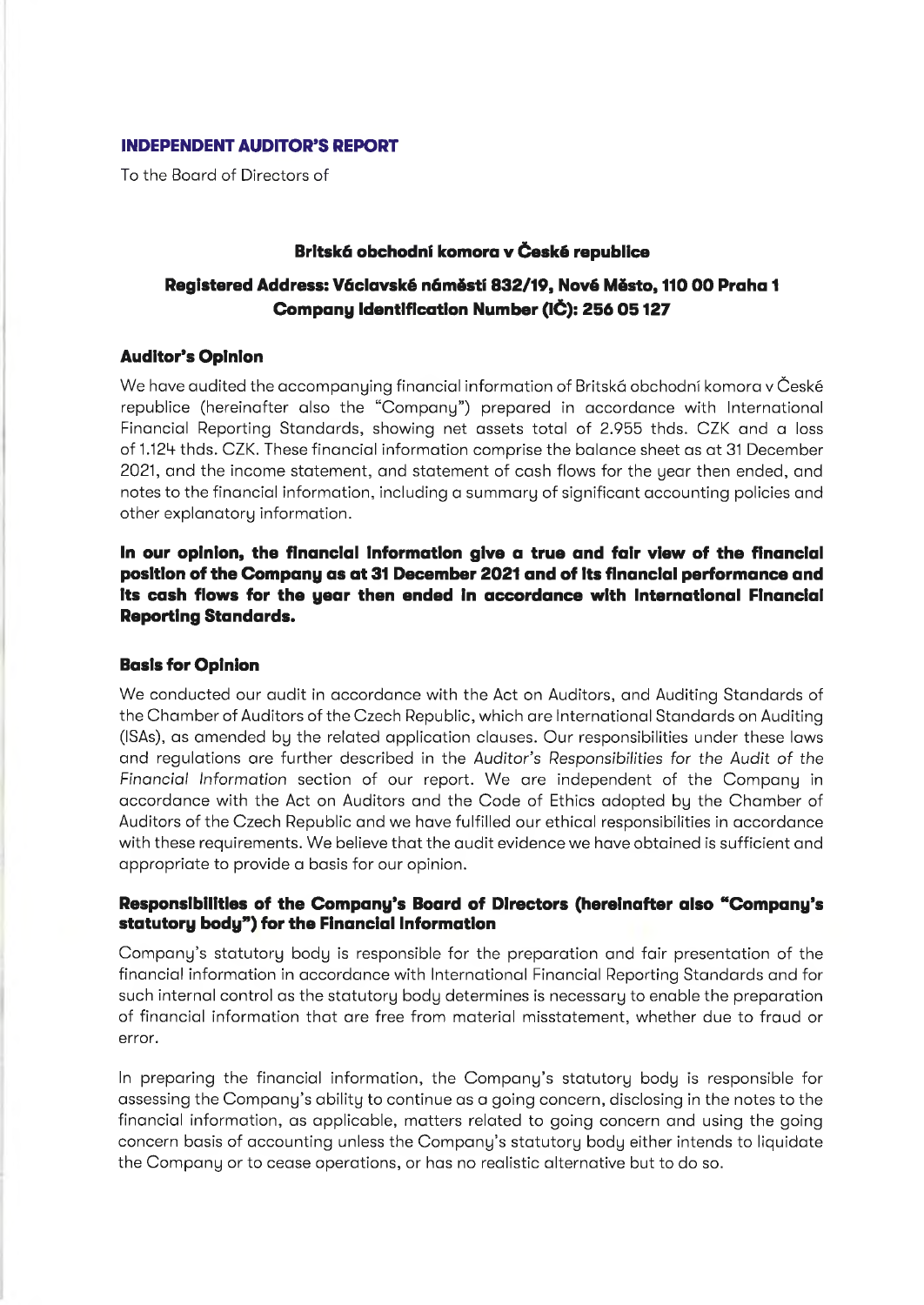# **Audltor's Responsibllitles for the Audit of the Financial Information**

Our objectives are to obtain reasonable assurance obout whether the financial information as a whole are free from materiál misstatement, whether due to fraud or error, and to issue an auditor'<sup>s</sup> report that includes our opinion. Reasonable assurance is a high level of assurance, but is not a guarantee that an audit conducted in accordance with the above mentioned regulations will always detect a material misstatement when it exists.

Misinformation can arise from fraud or error and are considered materiál if, individually or in the aggregate, they could reasonably be expected to influence the economic decisions of users taken on the basis of these financial information.

As part of an audit in accordance with the above law or regulation, we exercise professional judgment and maintain professional scepticism throughout the audit. We also:

- Identify and assess the risks of material misstatement of the financial information, whether due to fraud or error, design and perform audit procedures responsive to those risks, and obtain audit evidence that is sufficient and appropriate to provide a basis for our opinion. The risk of not detecting a material misstatement resulting from fraud is higher than for one resulting from error, as fraud may involve collusion, forgery, intentional omissions, misrepresentations, or the override of internal control.
- Obtain an understanding of internal control relevant to the audit in order to design audit procedures that are appropriate in the circumstances, but not for the purpose of expressing an opinion on the effectiveness of the Company'<sup>s</sup> internal control.
- Evaluate the appropriateness of accounting policies ušed and the reasonableness of accounting estimates and related disclosures made by the Company'<sup>s</sup> statutory body in the notes to the financial information.
- Conclude on the appropriateness of the statutory body's use of the going concern basis of accounting and, based on the audit evidence obtained, whether a materiál uncertainty exists related to events or conditions that may cast significant doubt on the Company'<sup>s</sup> ability to continue as a going concern. If we conclude that a materiál uncertainty exists, we are required to draw attention in our auditor'<sup>s</sup> report to the related disclosures in the financial information or, if such disclosures are inadequate, to modify our opinion. Our conclusions are based on the audit evidence obtained up to the dáte of our auditor's report. However, future events or conditions may cause the Company to cease to continue as a going concern.
- Evaluate the overall presentation, structure and content of the financial information, including the disclosures, and whether the financial information represent the underlying transactions and events in a manner that achieves fair presentation.

We communicate with the Company's statutory body regarding, among other matters, the planned scope and timing of the audit and our significant audit findings, including any significant deficiencies identified in the internal controls.

# **Llmitatlon of use**

This report is intended solely for the use by Britská obchodní komora v České republice in connection with Annual General Meeting and should not be ušed by (distributed to) other parties.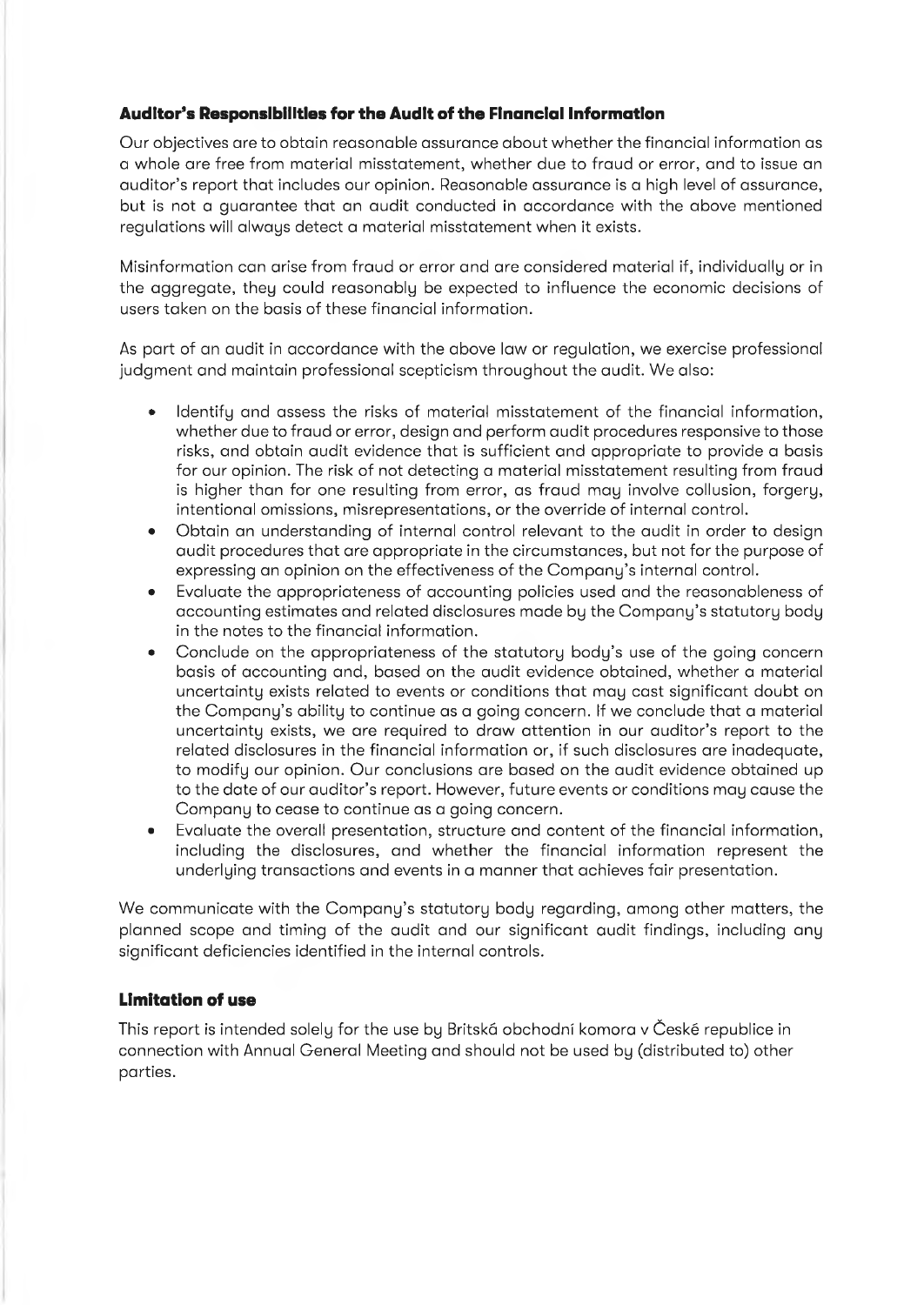**Prague on May 11, 2022**

Grant Threndon Cadil

**ant Thornton Audit s.r.o.** Pujmanové 1753/10a, <sup>1</sup>40 00 Praha 4 - Nusle Licence No. 603

farea hadas

**Ing. Václav Buriánek** Auditor, Licence No. 2312

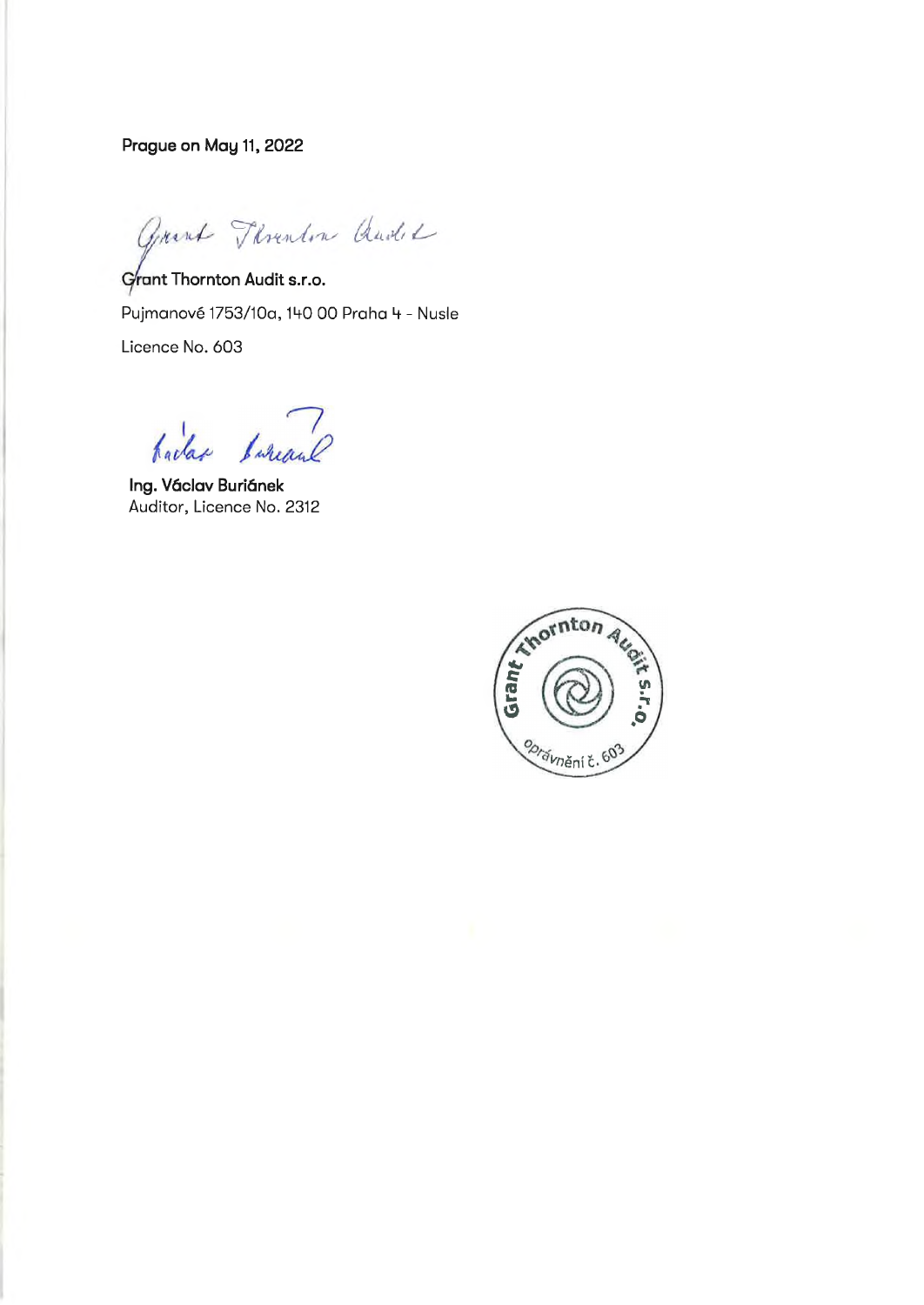Financial statements

# Year ended 31 December 2021

# (in thousands of Czech crowns "TCZK")

| <b>INCOME AND EXPENDITURE</b><br><b>ACCOUNT</b>                                                                | Note                                   | 2021<br><b>TCZK</b>                                   | 2020<br><b>TCZK</b>                                  |
|----------------------------------------------------------------------------------------------------------------|----------------------------------------|-------------------------------------------------------|------------------------------------------------------|
| <b>INCOME</b>                                                                                                  |                                        |                                                       |                                                      |
| Membership fees<br><b>UKTI Grant</b><br>Other operating income<br>Projects                                     | 8.1<br>8.1<br>8.1<br>8.2               | 2937<br>7 0 0 8<br>54<br>2960                         | 4 0 6 7<br>6843<br>86<br>1764                        |
| <b>Total Income</b>                                                                                            |                                        | 12 959                                                | 12760                                                |
| <b>EXPENDITURE</b>                                                                                             |                                        |                                                       |                                                      |
| Office materials and supplies<br>Cost of services<br>Projects<br>Staff costs<br>Depreciation<br>Other expenses | 8.3<br>8.3<br>8.3<br>8.3<br>8.3<br>8.3 | (58)<br>(2 102)<br>(2513)<br>(7879)<br>(960)<br>(571) | (39)<br>(2048)<br>(1517)<br>(7586)<br>(974)<br>(579) |
| <b>Total Expenditure</b>                                                                                       |                                        | (14083)                                               | (12743)                                              |
| (DEFICIT)/SURPLUS FOR THE YEAR                                                                                 |                                        | (1124)                                                | 17                                                   |

*The notes are an integrál part ofthe financial statements.*

**Guy Barker Chairman** 

Chris Garlick Treasurer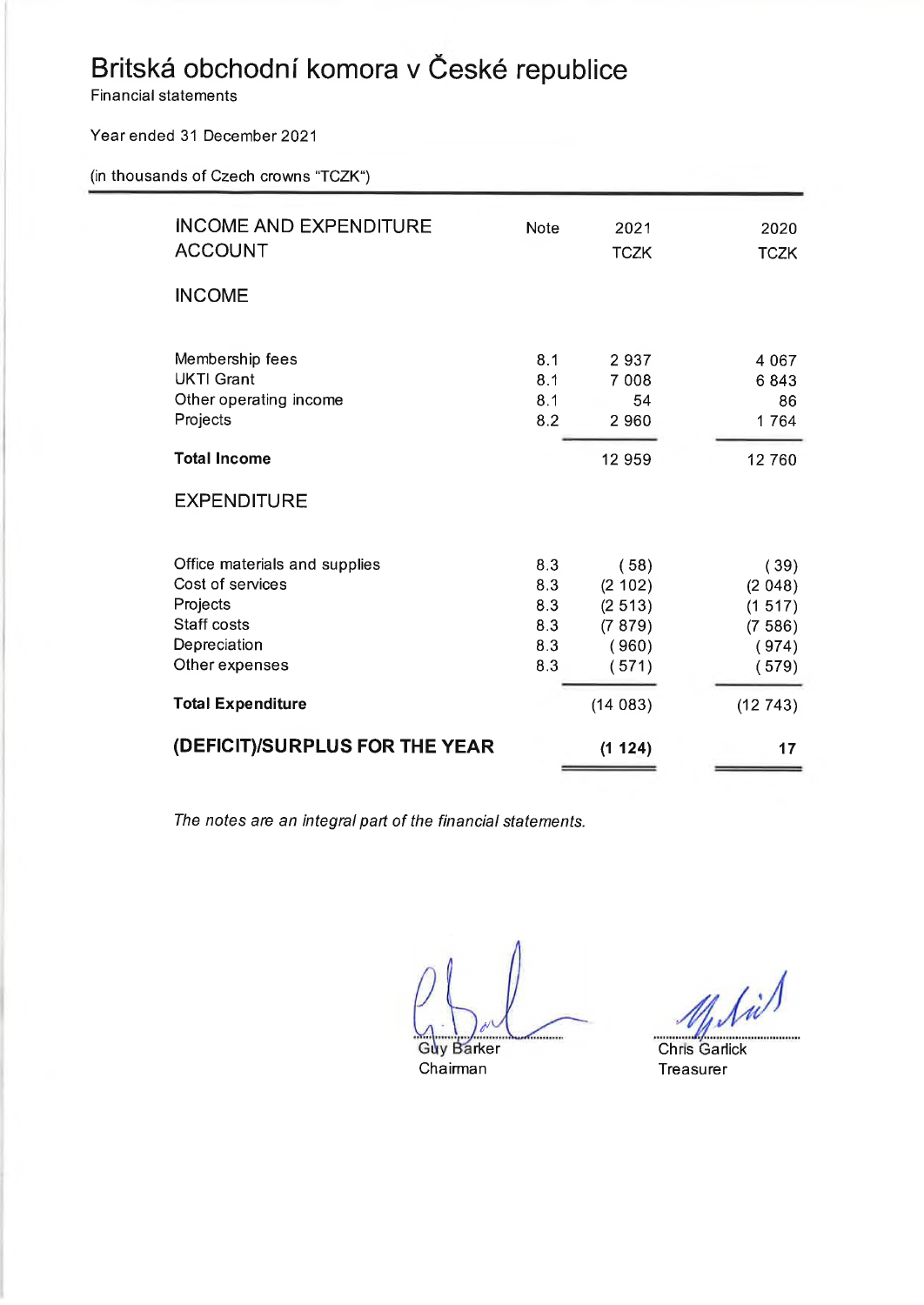Financial statements

### Year ended 31 December 2021

| <b>BALANCE SHEET</b>              |                                        | Note           | 2021<br><b>TCZK</b> | 2020<br><b>TCZK</b> |
|-----------------------------------|----------------------------------------|----------------|---------------------|---------------------|
| <b>FIXED ASSETS</b>               |                                        |                |                     |                     |
| Tangible and intangible assets    |                                        | $\overline{4}$ | 1 200               | 2 160               |
|                                   |                                        |                | 1 200               | 2 160               |
| <b>CURRENT ASSETS</b>             |                                        |                |                     |                     |
| Debtors and other current assets  |                                        | 5              | 3 2 1 0             | 3 1 6 2             |
| Cash at bank and in hand          |                                        | 6              | 2 0 9 5             | 3662                |
|                                   |                                        |                | 5 3 0 5             | 6824                |
| <b>CREDITORS:</b>                 | amounts falling due<br>within one year | 7a             | 3 3 2 6             | 3 6 9 7             |
| Net current assets                |                                        |                | 1979                | 3 1 2 7             |
| <b>CREDITORS:</b>                 | amounts falling due<br>over one year   | 7b             | 224                 | 1 2 0 8             |
| <b>NET ASSETS</b>                 |                                        |                | 2955                | 4 0 7 9             |
| Represented by:                   |                                        |                |                     |                     |
| Retained surplus from prior years |                                        |                | 4 0 7 9             | 4 0 6 2             |
| (Deficit)/Surplus for the year    |                                        |                | (1124)              | 17                  |
|                                   |                                        |                | 2955                | 4 0 7 9             |
|                                   |                                        |                |                     |                     |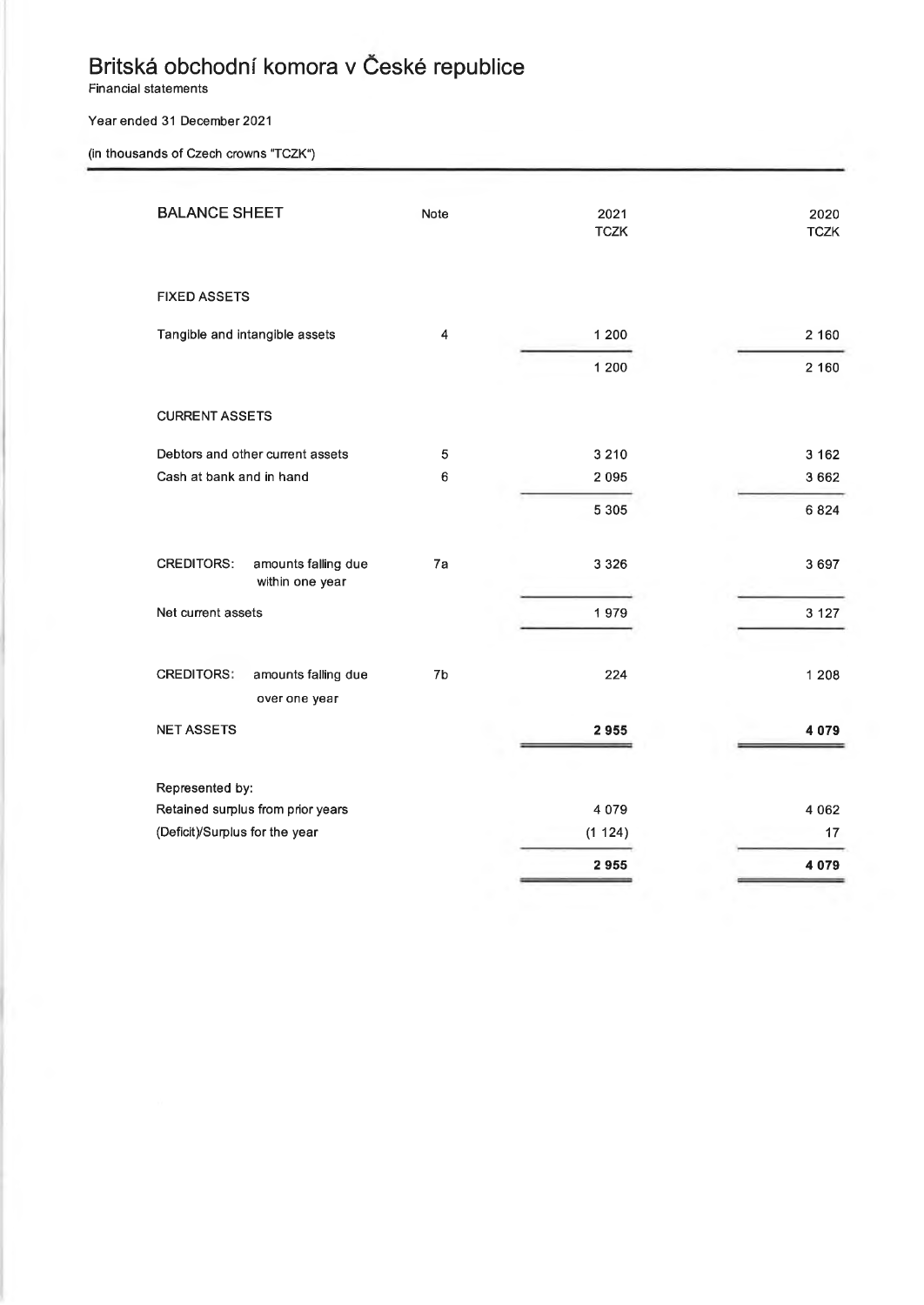Financial statements

# Year ended 31 December 2021

| <b>CASH FLOW STATEMENT</b>                 | 2021        | 2020        |
|--------------------------------------------|-------------|-------------|
|                                            | <b>TCZK</b> | <b>TCZK</b> |
|                                            |             |             |
| (Deficit)/Surplus for the current year     | (1124)      | 17          |
| Investment in fixed assets                 |             |             |
| Disposals of fixed assets                  |             | (2880)      |
| Change in:                                 |             |             |
| Debtors and other current assets           | (48)        | 1465        |
| Creditors                                  | (1355)      | 1 1 3 3     |
| Depreciation                               | 960         | 974         |
| Operating cash flow                        | (1567)      | 709         |
|                                            |             |             |
|                                            |             |             |
| (Decrease)/Increase/ in cash balances      | (1567)      | 709         |
|                                            |             |             |
| Cash at bank and in hand as at 1 January   | 3 6 6 2     | 2953        |
|                                            |             |             |
| Cash at bank and in hand as at 31 December | 2 0 9 5     | 3662        |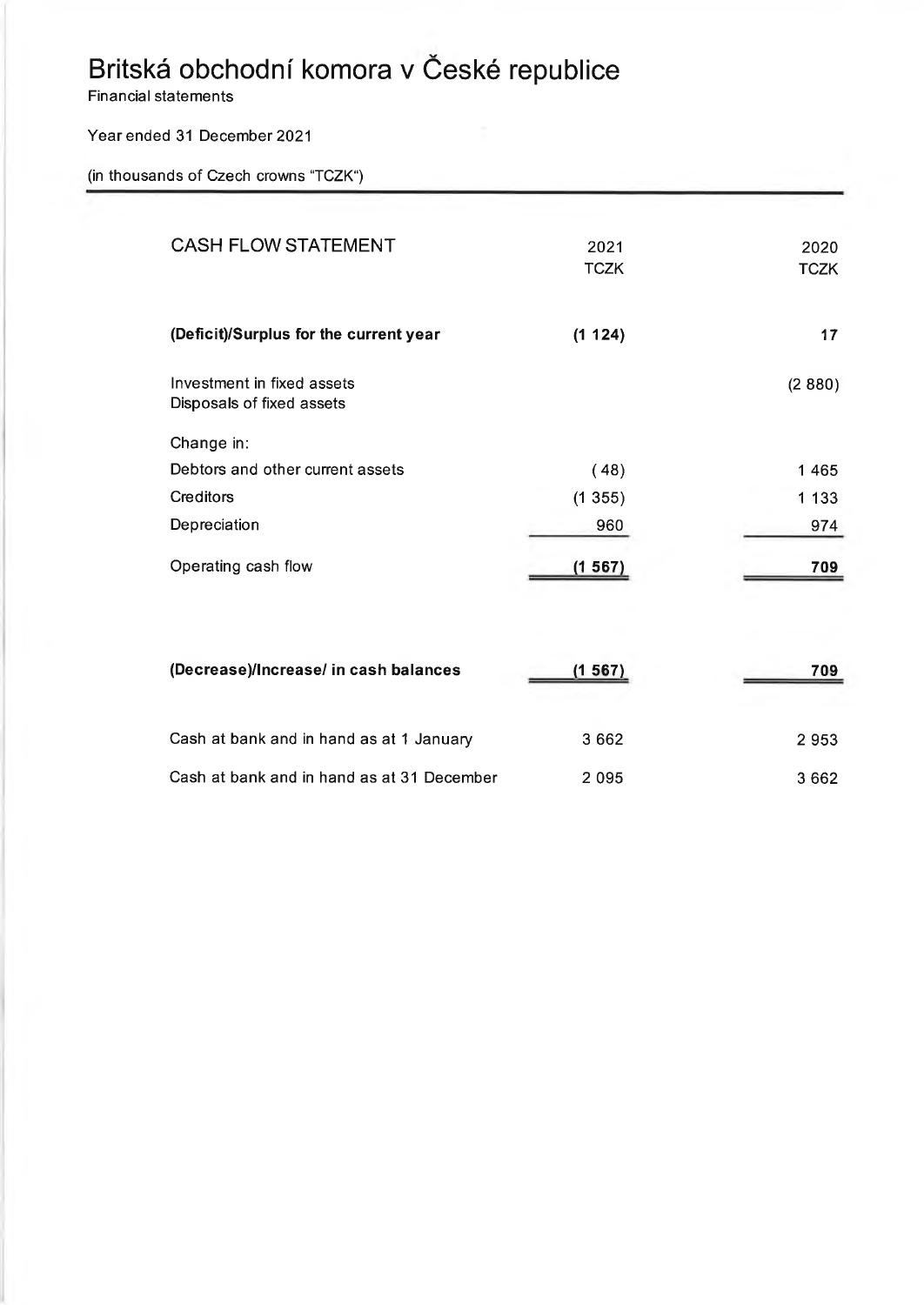Financial statements

Year ended 31 December 2021

(in thousands of Czech crowns "TCZK")

#### **1. Description and principál activities**

*Establishment and description of the Chamber*

Britská obchodní komora v České republice ("the Chamber") was incorporated on 29th August 1997 in accordance with the provisions in Section 19 (2) of Act No. 42/1980 on Foreign Economic Relations.

The Chamber was not incorporated to undertake business activities. It was formed in order to bring together businesses and individuals who are interested in developing economic and commercial relations between the Czech Republic and the United Kingdom of Great Britain and Northern Ireland ("United Kingdom").

The main Chamber activities are the development and promotion of all commercial, industrial and cultural relations between the Czech Republic and the United Kingdom.

The Chamber's Registered Office is at:

Britská obchodní komora v České republice

Václavské náměstí 832/19 110 00 Praha <sup>1</sup> Czech Republic

#### **2. Significant accounting policies**

The financial statements of the Chamber have been prepared in accordance with International Financial Reporting Standards (IFRS).

(a) Tangible and intangible fixed assets

Tangible and intangible fixed assets purchased on or before 31 December 2020 are stated at acquisition cost. Tangible fixed assets purchased before that dáte costing less than TCZK 40 and intangible fixed assets costing less than TCZK 60 are charged to the profit and loss account in the yearthat they were acquired. From <sup>1</sup> January 2021 tangible fixed assets costing less than TCZK 80 and all intangible fixed assets are charged to the profit and loss account in the yearthat they were acquired. Depreciation is provided on a "straight-line" basis: for Office equipment over a 4 year period.

(b) Leases

Since <sup>1</sup> January 2019, the Chamber applied standard IFRS 16 Leases.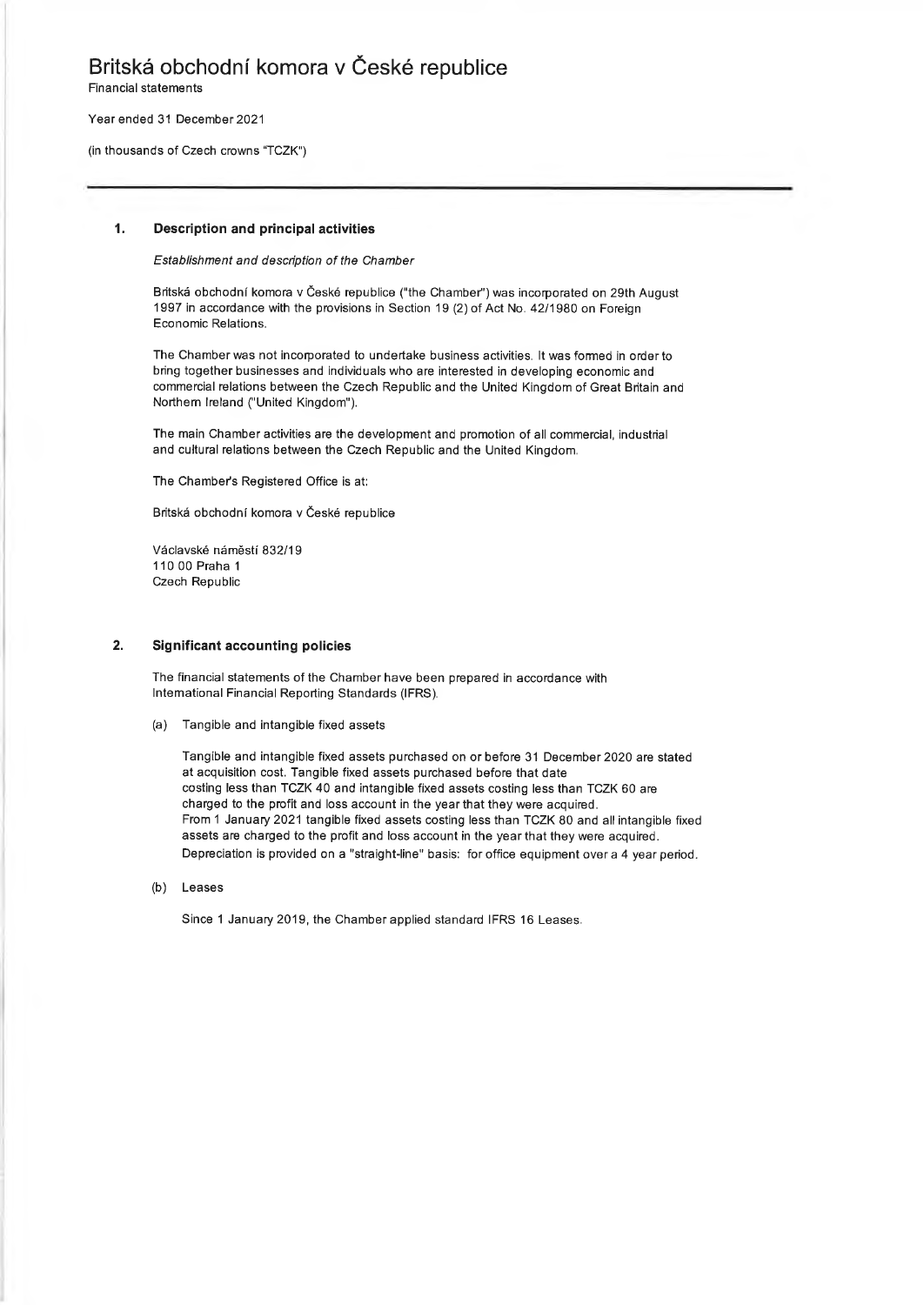Financial statements

Year ended 31 December 2021

(in thousands of Czech crowns "TCZK")

#### (b) Foreign Currency translation

Foreign currency translations are calculated using the exchange rates of the Czech National Bank valid at the dáte of transaction. During the year, exchange gains and losses are only recognised when realised at the time of settlement.

At the balance sheet dáte, foreign currency monetary assets and liabilities are translated at the Czech National Bank rate for that day. Unrealised foreign exchange gains and losses are recognised in the income and expenditure account.

(c) Membership fees

Membership fees are accounted for in the period to which they relate in terrns of subject and time.

## **3. Related party transactions with Directors**

In the year 2021 the related party transactions with the employers of Directors of the Chamber other than those (such as attendance at events, sponsorship and advertising) where they were treated in the same way as other members of the Chamber are listed below:

Vodafone Czech Republic, a.s. (Richard Stonavský) was paid 73,803.09 CZK excluding VAT for monthly mobile, fixed line and internet services and Kinstellar, s.r.o. (Lukáš Ševčík) was recompensed 2,720 CZK excluding VAT for legal expenses.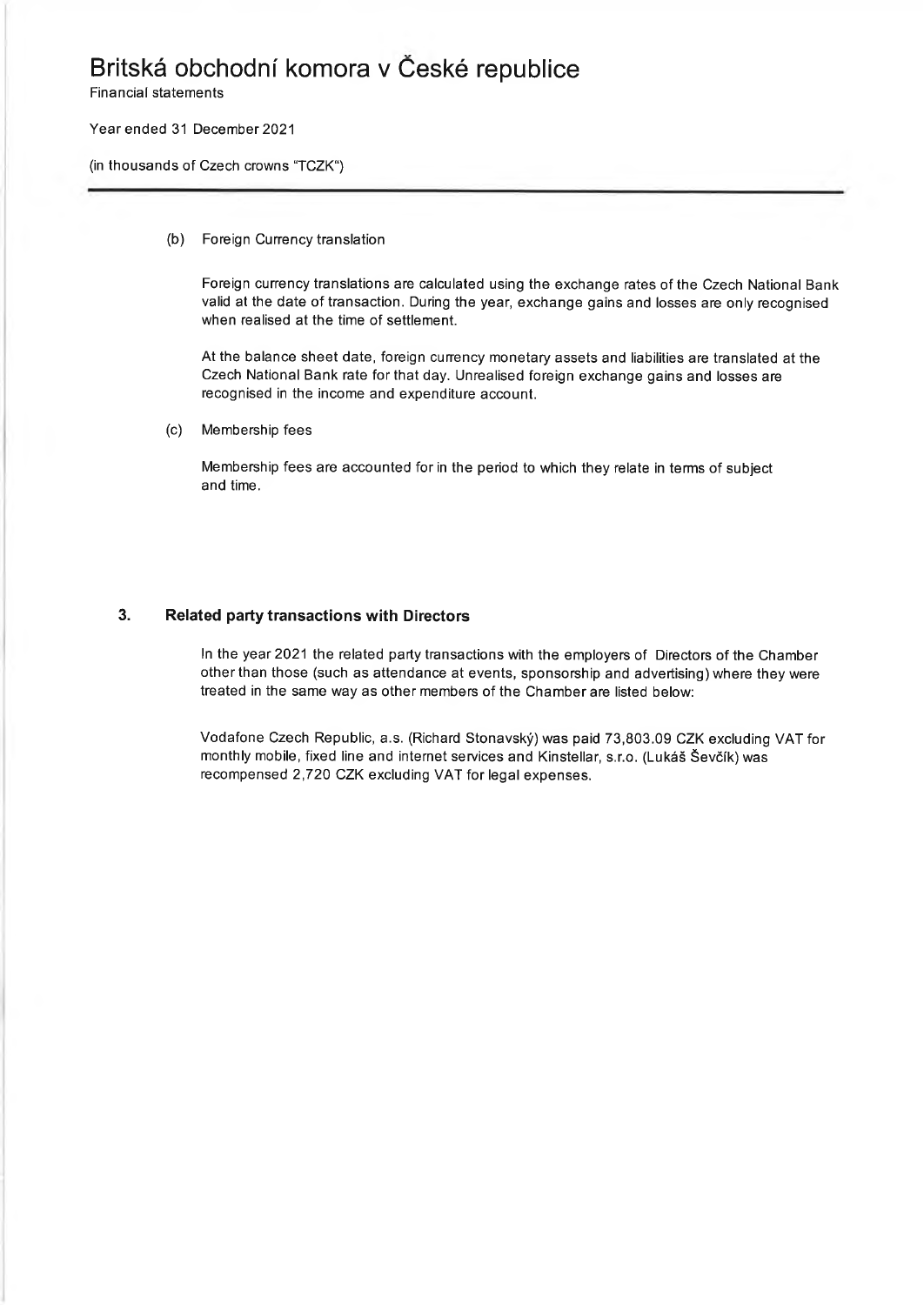Financial statements

# Yearended 31 December 2021

# (in thousands of Czech crowns "TCZK")

# **4. Fixed assets**

| Cost             | Office equipment<br>and software<br><b>TCZK</b> |
|------------------|-------------------------------------------------|
| 1 January 2021   | 3,180                                           |
| <b>Additions</b> | 0                                               |
| <b>Disposals</b> | 0                                               |
| 31 December 2021 | 3,180                                           |

## Accumulated depreciation/amortisation

|                                  | <b>TCZK</b> |
|----------------------------------|-------------|
| 1 January 2021                   | 1,020       |
| Charge for the year<br>Disposals | 960<br>0    |
| 31 December 2021                 | 1,980       |
|                                  |             |
| Net book value                   | <b>TCZK</b> |
| 1 January 2021                   | 2,160       |
| 31 December 2021                 | 1,200       |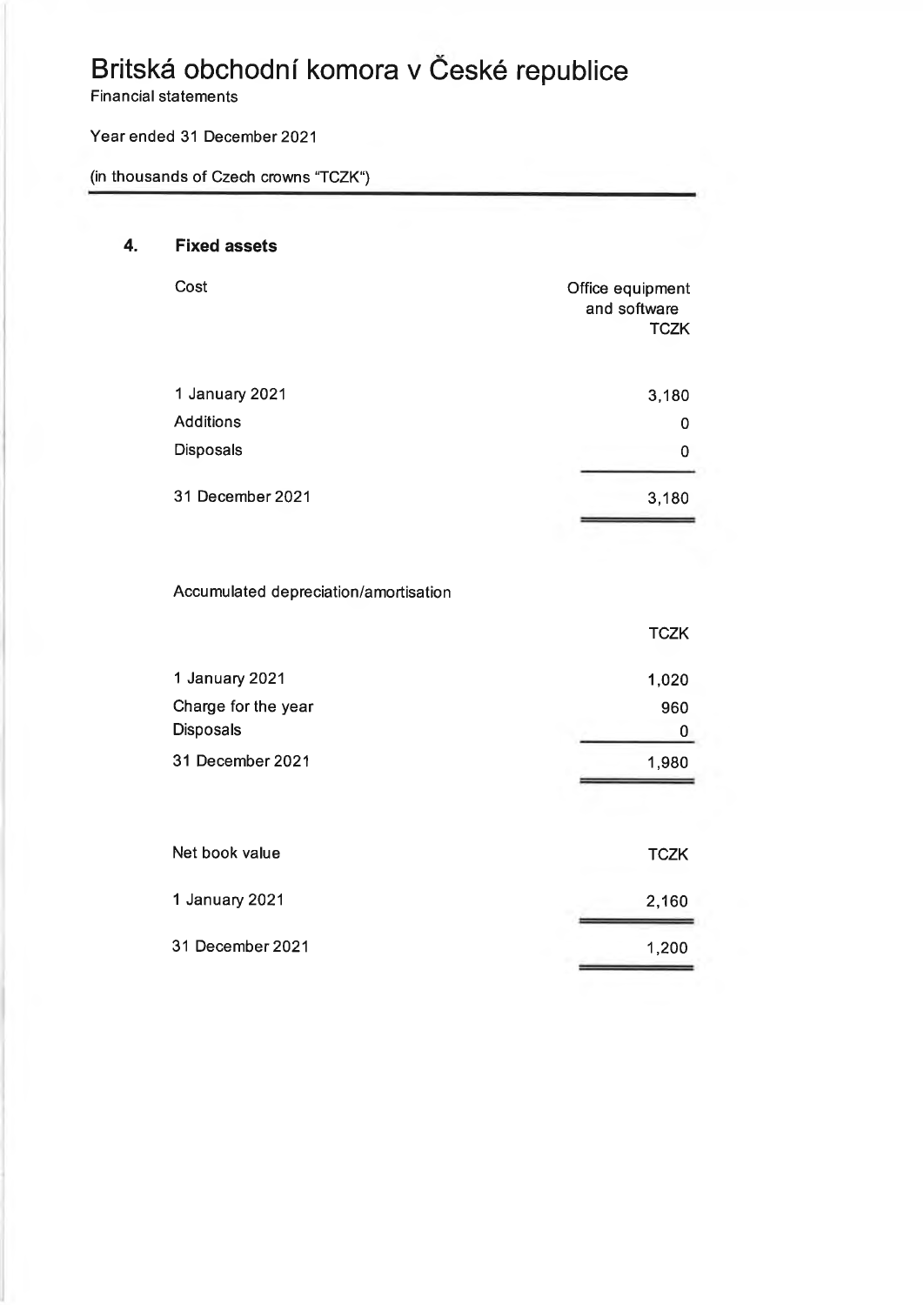Financial statements

### Year ended 31 December 2021

| 5.         | <b>Debtors</b>                                     | 2021<br><b>TCZK</b> | 2020<br><b>TCZK</b> |
|------------|----------------------------------------------------|---------------------|---------------------|
|            | Trade debtors                                      | 72                  | 118                 |
|            | Advances                                           | 385                 | 406                 |
|            | Prepaid expenses                                   | 256                 | 339                 |
|            | Tax authorities                                    | 114                 | 192                 |
|            | Other                                              | 2 3 8 3             | 2 107               |
|            |                                                    | 3 2 1 0             | 3 1 6 2             |
| 6.         | <b>Cash and bank balances</b>                      | 2021                | 2020                |
|            |                                                    | <b>TCZK</b>         | <b>TCZK</b>         |
|            | Cash in hand                                       | 8                   | 36                  |
|            | Cash in bank                                       | 2 0 8 7             | 3626                |
|            |                                                    | 2 0 9 5             | 3 6 6 2             |
|            |                                                    |                     |                     |
| <b>7a.</b> | <b>Creditors</b><br>falling due<br>within one year | 2021<br><b>TCZK</b> | 2020<br><b>TCZK</b> |
|            | Finance lease liabilities                          | 976                 | 952                 |
|            | Employees                                          | 680                 | 702                 |
|            | Other creditors                                    | 8                   | 8                   |
|            | Accruals                                           | 323                 | 280                 |
|            | <b>VAT</b>                                         | $\pmb{0}$           | 48                  |
|            | Deferred income                                    | 1 3 3 9             | 1658                |
|            | Reserve                                            | 0                   | 49                  |
|            |                                                    | 3 3 2 6             | 3 6 9 7             |
| <b>7a.</b> | <b>Creditors</b><br>falling due                    | 2021                | 2020                |
|            | over one year                                      | <b>TCZK</b>         | <b>TCZK</b>         |
|            | Finance lease liabilities                          | 224                 | 1,208               |
|            |                                                    | 224                 | 1 2 0 8             |
|            |                                                    |                     |                     |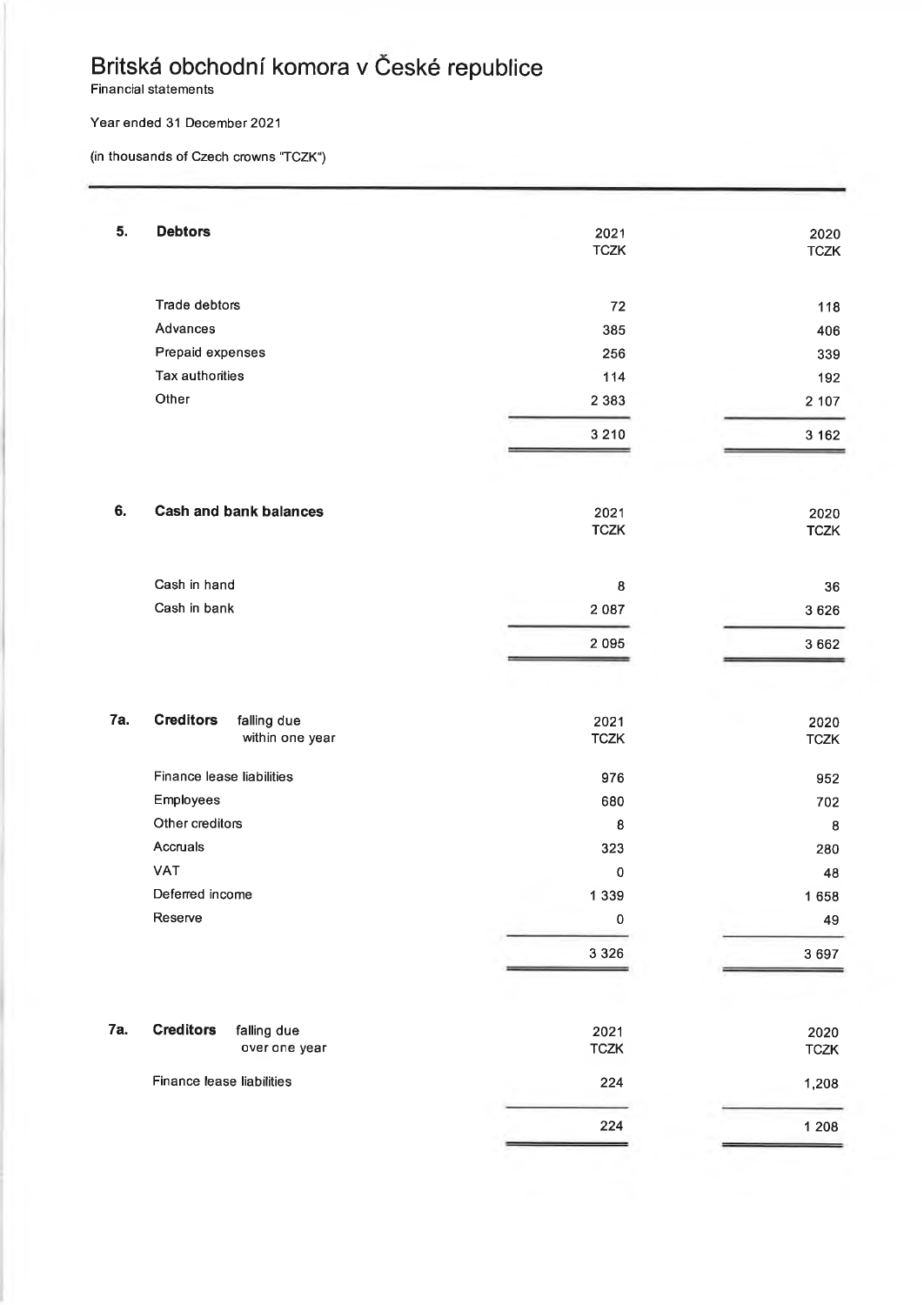Financial statements

Year ended 31 December 2021

| 8.  | Detailed income and expenditure account   |                     |                     |
|-----|-------------------------------------------|---------------------|---------------------|
|     |                                           | 2021<br><b>TCZK</b> | 2020<br><b>TCZK</b> |
| 8.1 | <b>Income</b>                             |                     |                     |
|     | Membership fees                           | 2937                | 4 0 6 7             |
|     | OBNI/HUB Grant                            | 7 0 0 8             | 6843                |
|     | Paid commercial services and other income | 54                  | 86                  |
|     |                                           | 9999                | 10 996              |

| 8.2 | Projects (net of related income) |                       |                       |                        |
|-----|----------------------------------|-----------------------|-----------------------|------------------------|
|     | Communication                    | income<br>expenditure | 22<br>(10)            | 24<br>(19)             |
|     | Seminars + Education             | income<br>expenditure | 12<br>176<br>(105)    | 5<br>246<br>162)       |
|     | Events + Regions                 | income                | 71<br>1919            | 84<br>458              |
|     |                                  | expenditure           | (1623)<br>296         | (672)<br>(214)         |
|     | <b>CSR including Diversity</b>   | income<br>expenditure | 833<br>(775)<br>58    | 1 0 0 6<br>652)<br>354 |
|     | Working Group                    | income<br>expenditure | 10                    | 30<br>12)<br>18        |
|     | Total                            | income<br>expenditure | 2960<br>(2513)<br>447 | 1764<br>(1517)<br>247  |